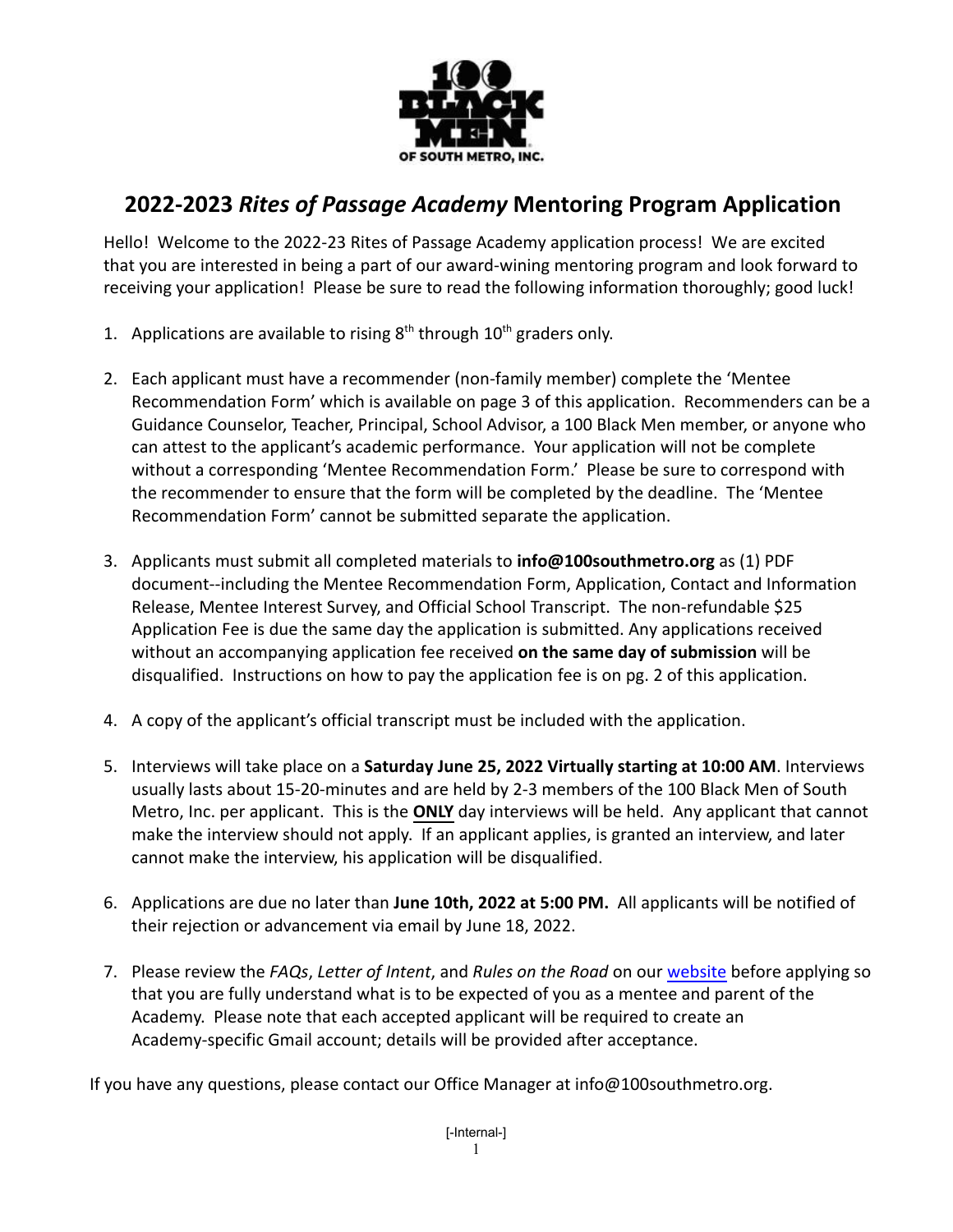# **How to Pay the Application Fee**

The \$25 non-refundable application fee can be paid via one of the following methods:

- **● Online (Credit/Debit Card)**
	- o Click the PayPal button on the application page! You will then be sent to the secure PayPal website where you will finalize your payment. **You do not need a PayPal account**; simply click 'Donate with a Debit or Credit Card' if you do not have or wish to pay via your PayPal account. If you have a PayPal account, feel free to log in and process your payment.
	- o You will receive a confirmation email from PayPal **and** our office confirming receipt of your payment and application. If you do not, please call the office at 404-761-0064.

Please remember that any applications received without an accompanying application fee on the same day will be disqualified.

# **Application Checklist**

- Mentee Recommendation Form
- Application
- Contact and Information Release,
- Mentee Interest Survey
- Official School Transcript
- Non-refundable \$25 Application Fee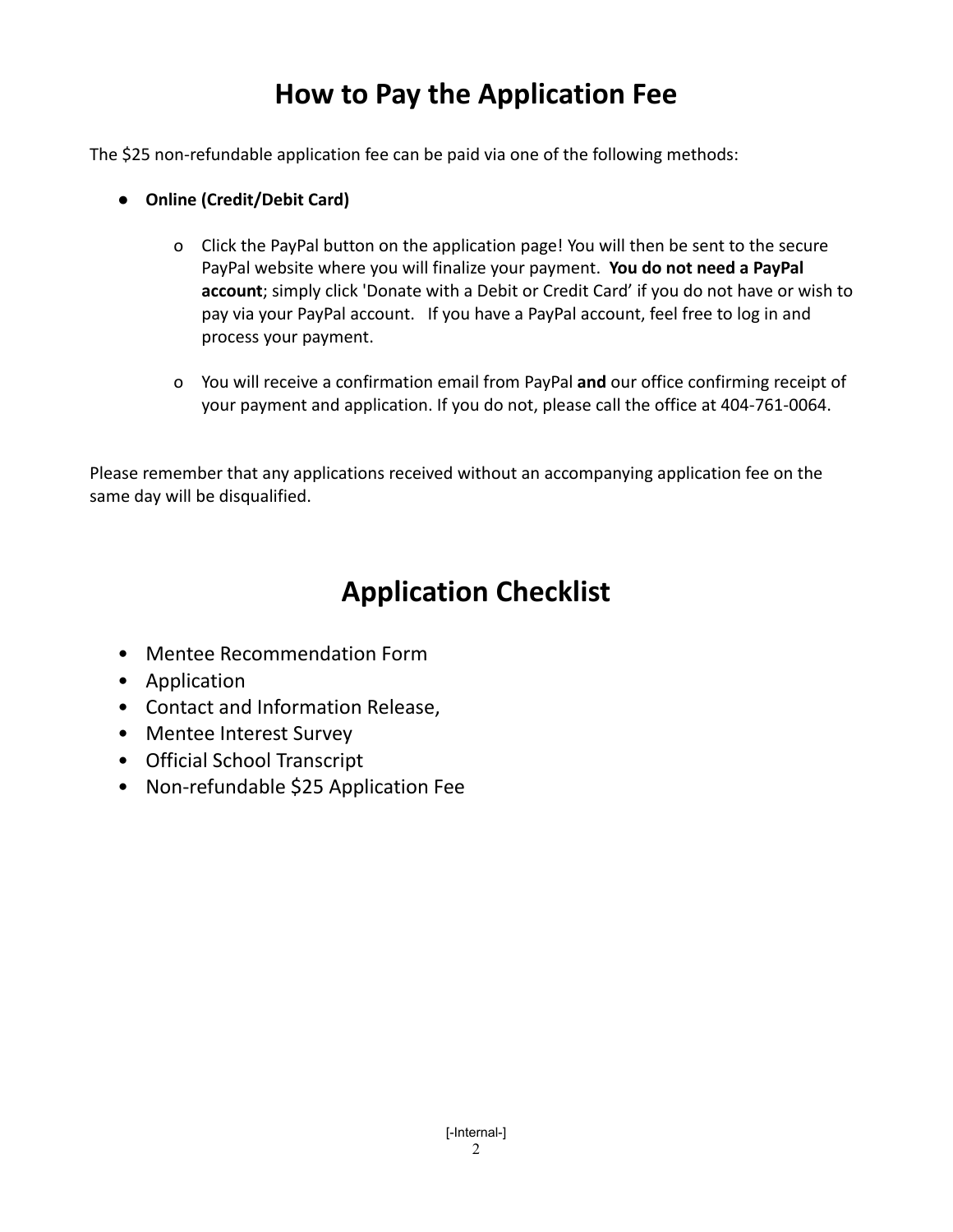### **2022- 2023 Rites of Passage Academy** *Mentee Recommendation Form*

| Student's Age: ___________                                                                                                                                                                                                                                                                                                        |
|-----------------------------------------------------------------------------------------------------------------------------------------------------------------------------------------------------------------------------------------------------------------------------------------------------------------------------------|
| Student's Grade Level during the <b>2022-2023</b> school year (ex: 9 <sup>th</sup> ): __________                                                                                                                                                                                                                                  |
|                                                                                                                                                                                                                                                                                                                                   |
| Why do you feel this youth might benefit from this program?                                                                                                                                                                                                                                                                       |
| What particular interests, either in school or out, do you know of that the child has?                                                                                                                                                                                                                                            |
| On a scale of 1-10 (10 being highest) rate the student's level of:<br>______ Academic performance<br>______ Self-esteem<br>________ Family support<br>_______ Communication skills<br>______ Attitude about school/education<br>Peer relations<br>With what specific academic subjects, if any, does the student need assistance? |
| Additional comments:                                                                                                                                                                                                                                                                                                              |
|                                                                                                                                                                                                                                                                                                                                   |
|                                                                                                                                                                                                                                                                                                                                   |
|                                                                                                                                                                                                                                                                                                                                   |
|                                                                                                                                                                                                                                                                                                                                   |
|                                                                                                                                                                                                                                                                                                                                   |

[-Inte<del>g</del>nal-]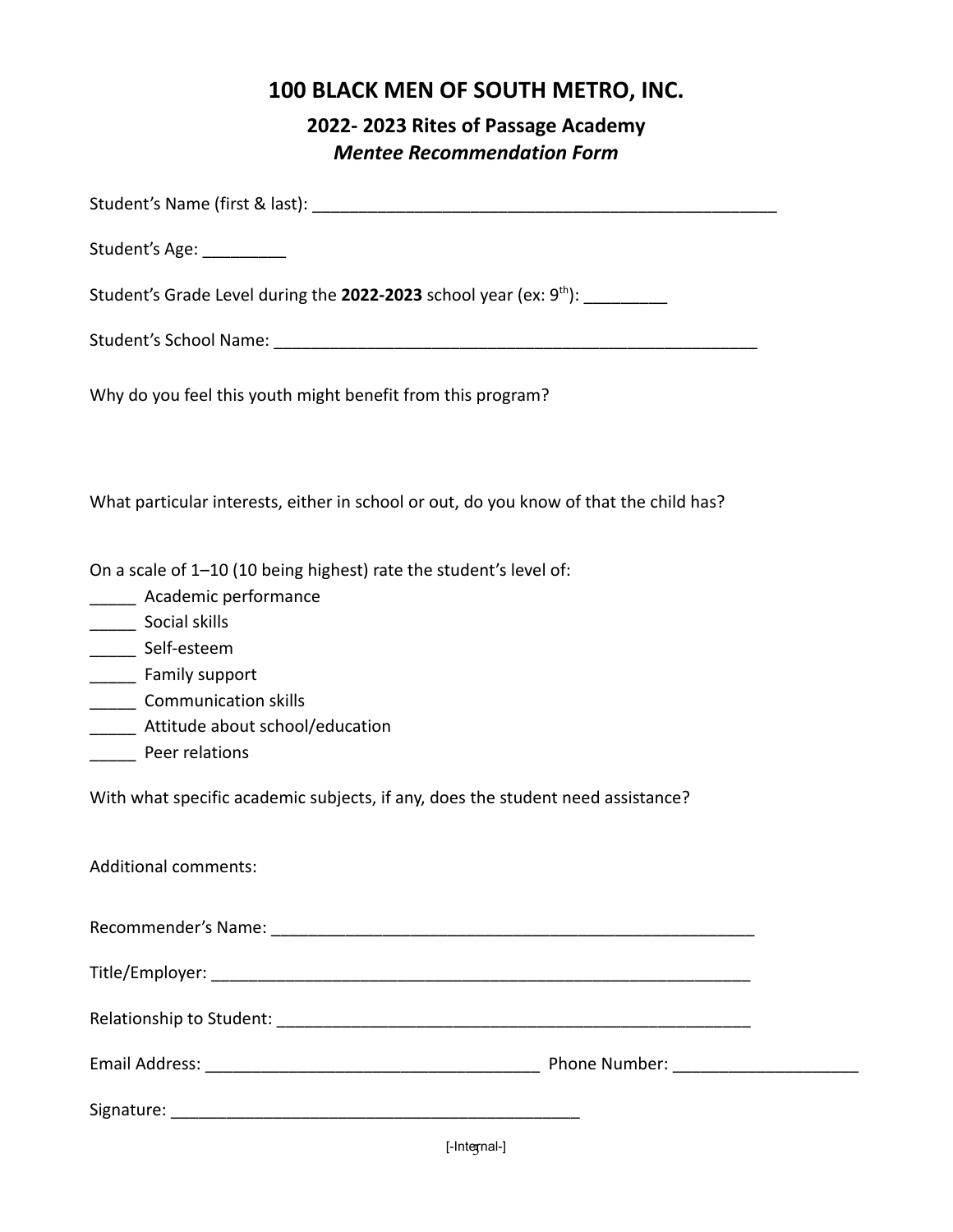**2022-2023 Rites of Passage Academy Mentee Application** (To Be Completed by the Parent/Guardian/Legal Care-Giver)

| <b>Personal Information</b>                                                               |                         |     |                           |  |  |  |  |  |  |
|-------------------------------------------------------------------------------------------|-------------------------|-----|---------------------------|--|--|--|--|--|--|
|                                                                                           | Date:__________________ |     |                           |  |  |  |  |  |  |
|                                                                                           |                         |     |                           |  |  |  |  |  |  |
|                                                                                           |                         |     |                           |  |  |  |  |  |  |
|                                                                                           |                         |     |                           |  |  |  |  |  |  |
| City: ___________________________________State: ________________________________          |                         |     |                           |  |  |  |  |  |  |
|                                                                                           |                         |     |                           |  |  |  |  |  |  |
|                                                                                           |                         |     |                           |  |  |  |  |  |  |
|                                                                                           |                         |     |                           |  |  |  |  |  |  |
| Date of Birth ___ /___ /___ Age: _________ Gender: Male _____ Female _____                |                         |     |                           |  |  |  |  |  |  |
| Ethnicity: African American: _____ Asian: _____ Hispanic: _____ White: _____ Other: _____ |                         |     |                           |  |  |  |  |  |  |
|                                                                                           |                         |     |                           |  |  |  |  |  |  |
| Current Grade Level: ________                                                             |                         |     |                           |  |  |  |  |  |  |
| Current Grade Point Average: __________                                                   |                         |     |                           |  |  |  |  |  |  |
| Grade Level in 2022-2023 (next school year, ex: 10 <sup>th</sup> ): ____________          |                         |     |                           |  |  |  |  |  |  |
|                                                                                           |                         |     |                           |  |  |  |  |  |  |
|                                                                                           |                         |     |                           |  |  |  |  |  |  |
| Please list all members of your household:                                                | Gender                  |     | Relationship to Applicant |  |  |  |  |  |  |
| Name                                                                                      |                         | Age |                           |  |  |  |  |  |  |
|                                                                                           |                         |     |                           |  |  |  |  |  |  |
|                                                                                           |                         |     |                           |  |  |  |  |  |  |
|                                                                                           |                         |     |                           |  |  |  |  |  |  |
|                                                                                           |                         |     |                           |  |  |  |  |  |  |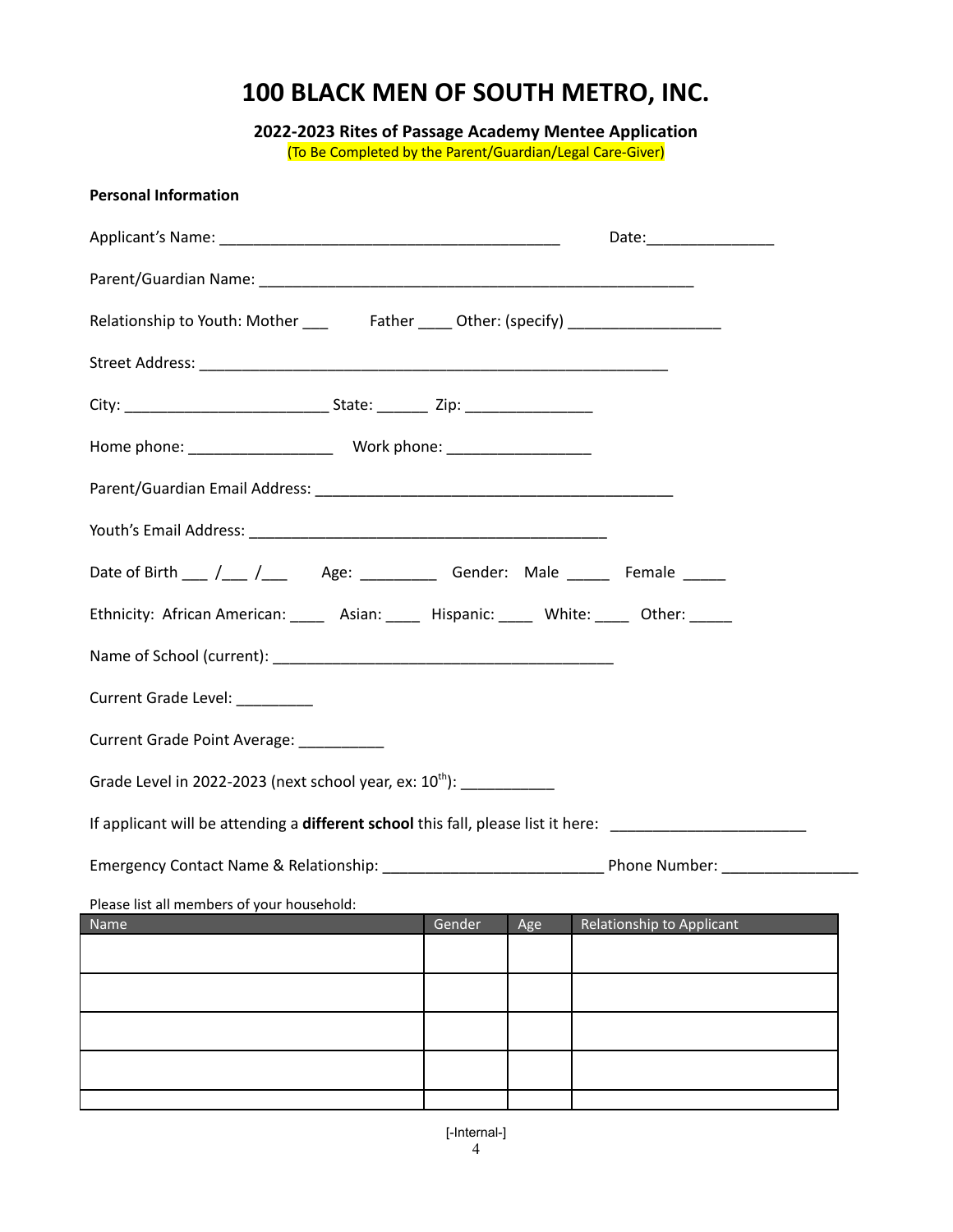#### **2022-2023 Rites of Passage Academy Mentee Application (To Be Completed by the Parent/Guardian/Legal Care-Giver)**

#### **Application Questions**

Please answer all of the following questions as completely as possible. **Please limit responses to 100 words or less.**

- 1. Why do you/your child want to participate in a mentoring program?
- 2. Briefly describe your expectations for the 100 Black Men of South Metro Mentoring Program:
- 3. Please list all school and extra-curricular activities the applicant will be involved in during the 2022-23 school year and the months of their involvement during the year. Ex.: Basketball, Nov-March; Robotics team, Jan-May; Eagles Scouts, Sept-March, etc.
- 4. Describe your child's school performance including grades, homework, attendance, behaviors, etc.:
- 5. Does your child have friends? Please describe his/her friendships.
- 6. Is your child currently having any problems either at home or school?
- 7. Has your child experienced any traumatic events (i.e., death in the family, abuse, divorce)? If yes, please provide details.
- 8. Can you provide any additional background information that may be helpful to 100 Black Men of South Metro in matching your son/daughter with an appropriate mentor?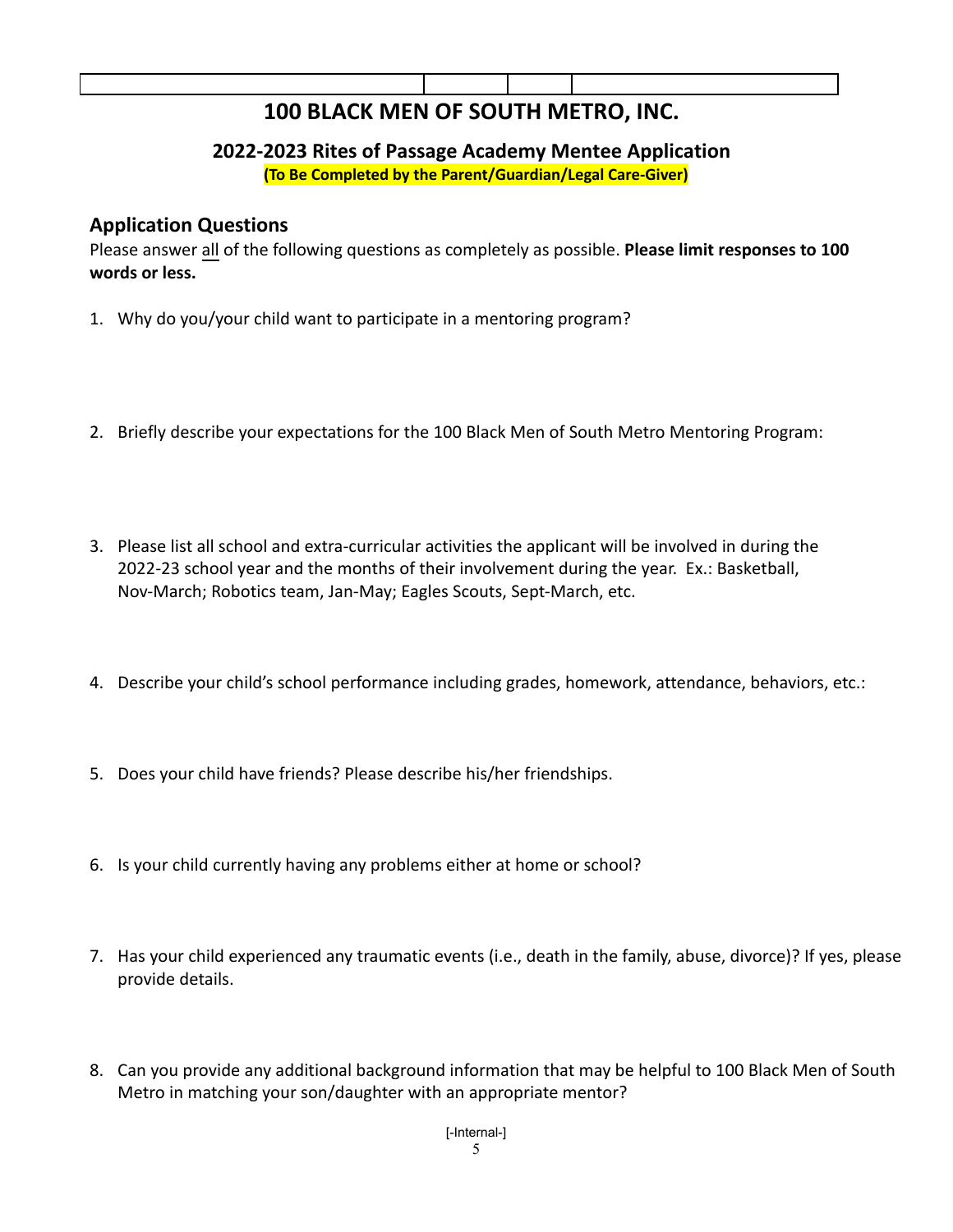#### **2022-2023 Rites of Passage Academy Mentee Application (To Be Completed by the Parent/Guardian/Legal Care-Giver)**

### **Medical History**

Is he/she currently on any type of medication? Is so, please specify.

Does your son have any known allergies or adverse reactions to medications? If yes, please describe them below:

Does your son have any emotional issues or problems right now?

Is your son or daughter currently seeing a counselor or therapist?

Therapist's Name:

### **Please read this carefully before signing**

100 Black Men of South Metro appreciates you and your child's interest in his/her becoming a mentee. This application is intended as a means of informing and gaining the consent of the parent/guardian to allow their son/daughter to participate in the 100 Black Men of South Metro Rites of Passage Academy Mentoring Program.

After receiving the completed application form, we will evaluate the information and send a letter informing you if your child has been granted an interview for the program. The information you supply in this packet will be used to match your child with an appropriate mentor. Therefore, the mentoring staff may, at times, need to access and share this information with prospective mentors and other parties when it is in the best interest of the match. However, we do not reveal names until there is an initial interest from the mentee, parent/guardian, and mentor based first upon anonymous information provided about each other.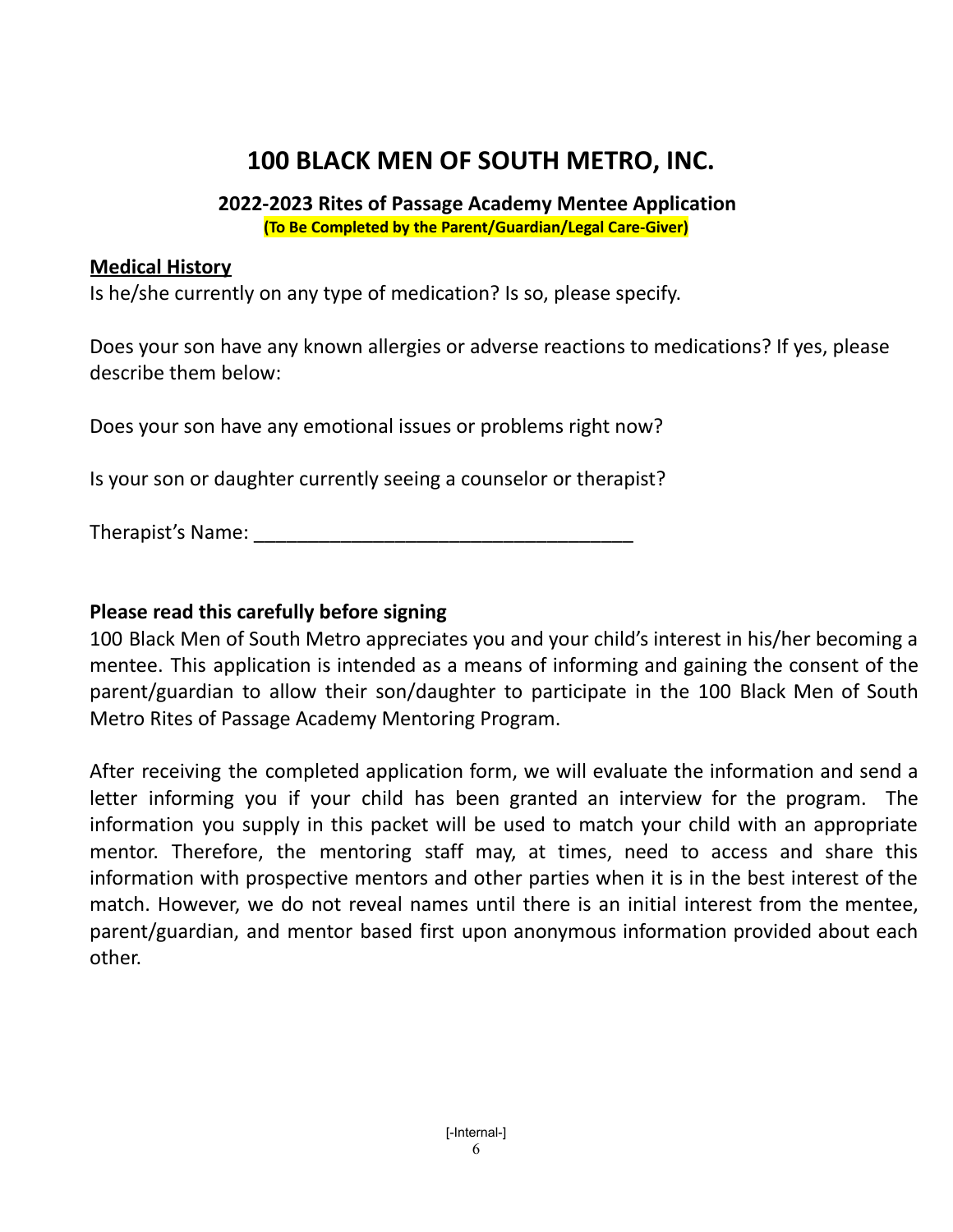### **INC.-<sup>202</sup>2-202<sup>3</sup> Rites of Passage Academy Mentee Application**

#### **(To Be Completed by the Parent/Guardian/Legal Care-Giver)**

#### **Please initial each of the following**

I give my informed consent and permission for my child to participate in the 100 Black Men of South Metro Rites of Passage Academy Mentoring Program and its related activities.

\_\_\_\_\_\_\_ I agree to have my child follow all mentoring program guidelines and understand that any violation on my child's part may result in suspension and/or termination of the mentoring relationship.

\_\_\_\_\_\_\_ I release the 100 Black Men of South Metro of all liability of injury, death, or other damages to me, my child, family, estate, heirs, or assigns that may result from his/her participation in the program, including but not limited to transportation, and hold harmless any 100 Black Men of South Metro mentor, program staff, or other representatives, both collectively and individually, of any injury, physical or emotional, other than where gross negligence has been determined.

\_\_\_\_\_\_\_ I agree to allow 100 Black Men of South Metro to use any photographic image of my child taken while participating in the mentoring program. These images may be used in promotions or other related marketing materials.

I understand I must return all of the following *completed* items along with this application, and that any incomplete information will result in the delay of my application being processed:

- **Mentee Recommendation Form**
- Rites of Passage Academy Application
- Mentee Interest Survey Form
- Official School Transcript
- \$25.00 Cash or Money Order Application Fee

By signing below, I attest to the truthfulness of all information listed on this application and agree to all the above terms and conditions.

\_\_\_\_\_\_\_\_\_\_\_\_\_\_\_\_\_\_\_\_\_\_\_\_\_\_\_\_\_\_\_\_\_\_\_\_\_\_\_\_\_\_\_\_\_\_\_\_\_\_\_\_\_ \_\_\_\_\_\_\_\_\_\_\_\_\_\_\_\_\_\_\_ Parent/Guardian Signature Date

If you have any questions, please contact our Office Manager:

**Office**: 404-761-0064 | **Fax**: 404-761-0054 **Email**: info@100southmetro.org **Address**: 1513 E. Cleveland Avenue Suite 101-A, East Point Ga 30344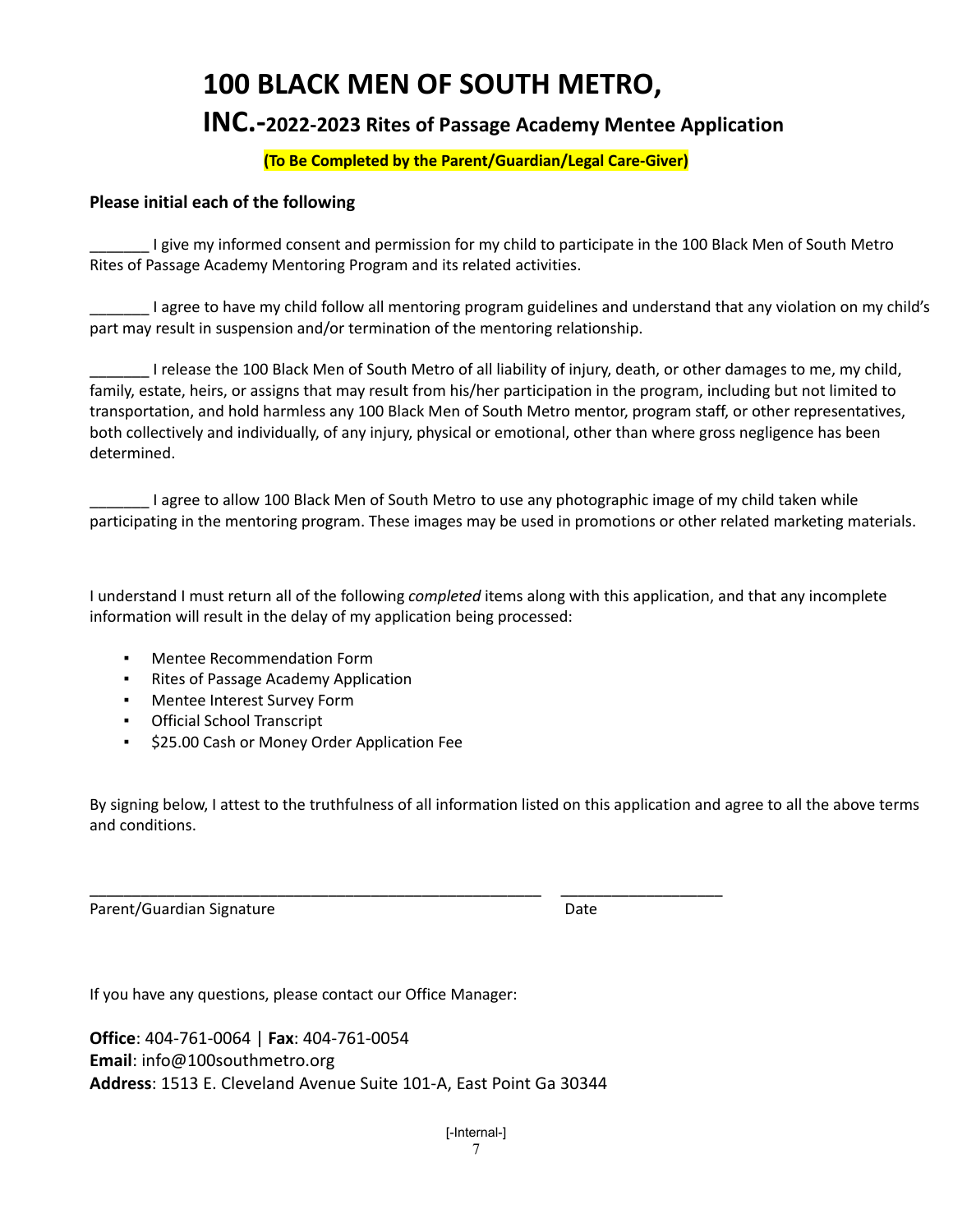#### **100 BLACK MEN OF SOUTH METRO INC. 2022-2023 Rites of Passage Academy Contact and Information Release (To Be Completed by the Parent/Guardian)**

| Youth's Name: |  | Jate ' |
|---------------|--|--------|
|---------------|--|--------|

 $School:$ 

I hereby grant permission for the 100 Black Men of South Metro, Inc. to make contact with my child and conduct a personal interview for the purposes of applying to be a mentee. The 100 Black Men of 100 Black Men of South Metro,Inc. may also make contact with my child on school premises for the purposes of screening and interviewing as well as ongoing support of his/her participation in the mentoring program.

I authorize the 100 Black Men of South Metro, Inc. To obtain any needed information regarding my child from his school's staff, including academic and behavioral records and conversations with teachers, counselors, and other administrative staff.

Further, I understand that basic information about my child will be anonymously (without names) shared with a prospective mentor(s) to aid in determining a suitable match. Once a mentor/mentee match is determined, my identity and my child's identity and other relevant information will be shared with the mentor to the extent it aids in facilitating a successful match.

Parent/Guardian/Legal Care-Giver Signature data and the Date

 $\_$  , and the set of the set of the set of the set of the set of the set of the set of the set of the set of the set of the set of the set of the set of the set of the set of the set of the set of the set of the set of th

Parent/Guardian Name:

Address

City State Zip

 $\_$  , and the contribution of the contribution of the contribution of the contribution of  $\mathcal{L}_\mathcal{A}$ 

 $\_$  , and the contribution of the contribution of the contribution of the contribution of  $\mathcal{L}_\mathcal{A}$ 

\_\_\_\_\_\_\_\_\_\_\_\_\_\_\_\_\_\_\_\_\_\_\_\_\_\_\_\_\_\_\_\_\_\_\_\_\_\_\_\_ \_\_\_\_\_\_\_\_\_\_\_\_\_\_\_\_\_\_\_\_ \_\_\_\_\_\_\_\_\_\_\_\_\_\_\_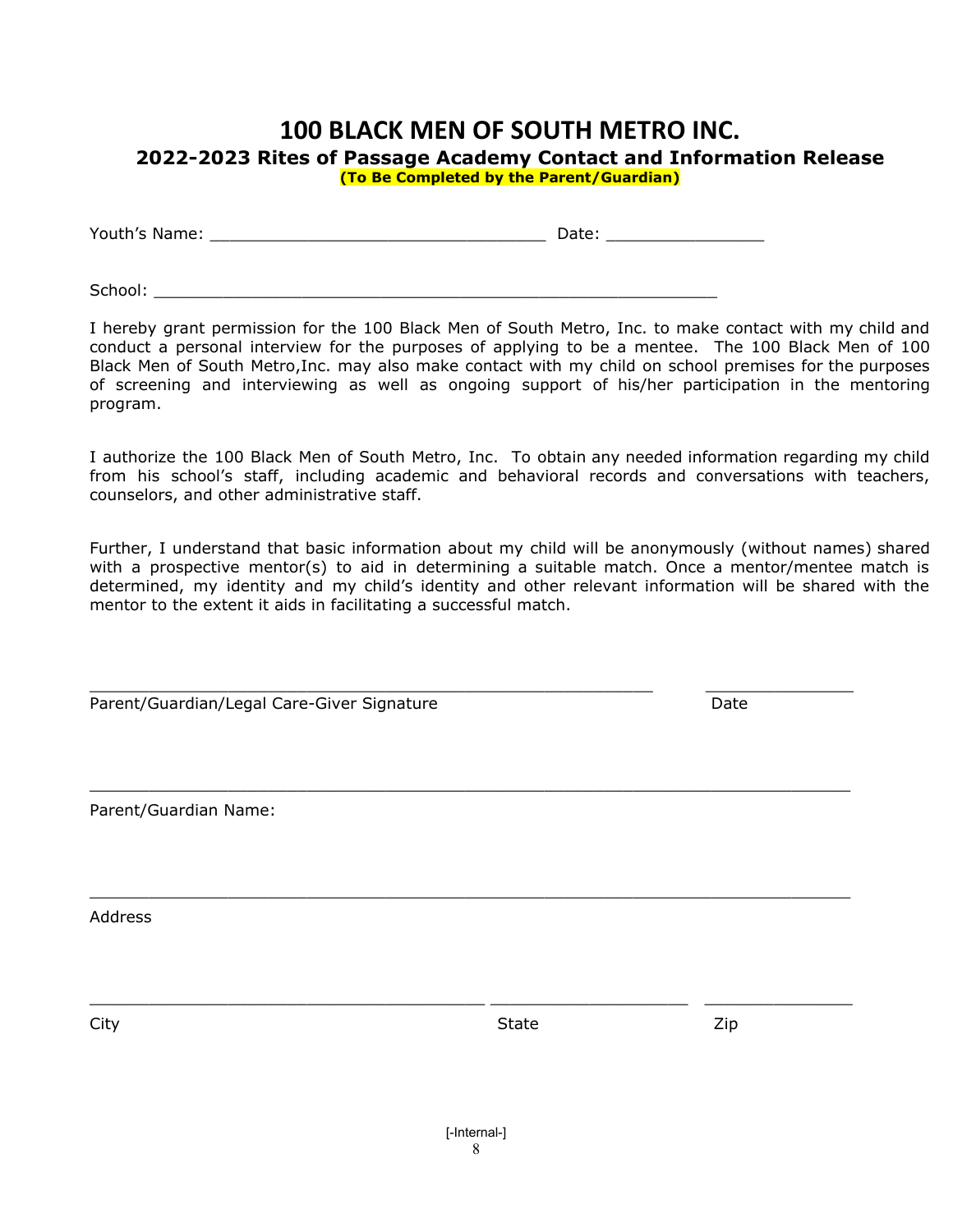**2022-2023 Rites of Passage Academy Mentee Interest Survey (To Be Completed by Youth)**

Please complete all the following. This survey will help **100 Black Men of South Metro** know more about you and your interests and help us find a good match for you.

What are the most convenient times for you to meet with your mentor? Please check all that apply.

Weekdays: Lunchtime: After school: Evenings: Weekends: Other:

Do you speak any languages other than English? If so, which languages?

What are some favorite things you like to do with other people?

What are your favorite subjects in school?

If you could learn about a job/career, what would it be?

What are your favorite subjects to read about?

What is one goal you have set for the future?

If you could learn something new, what would it be?

What person do you most admire and why?

Describe your ideal Saturday:

Please check all activities you are interested in. The corresponding box is to the left of the activity:

| <b>Biking</b> | Camping        | Science   | Cooking | Library       |
|---------------|----------------|-----------|---------|---------------|
| <b>Hiking</b> | <b>Boating</b> | Music     | Sports  | Yoga          |
| Golf          | Swimming       | Gardening | Parks   | <b>Movies</b> |